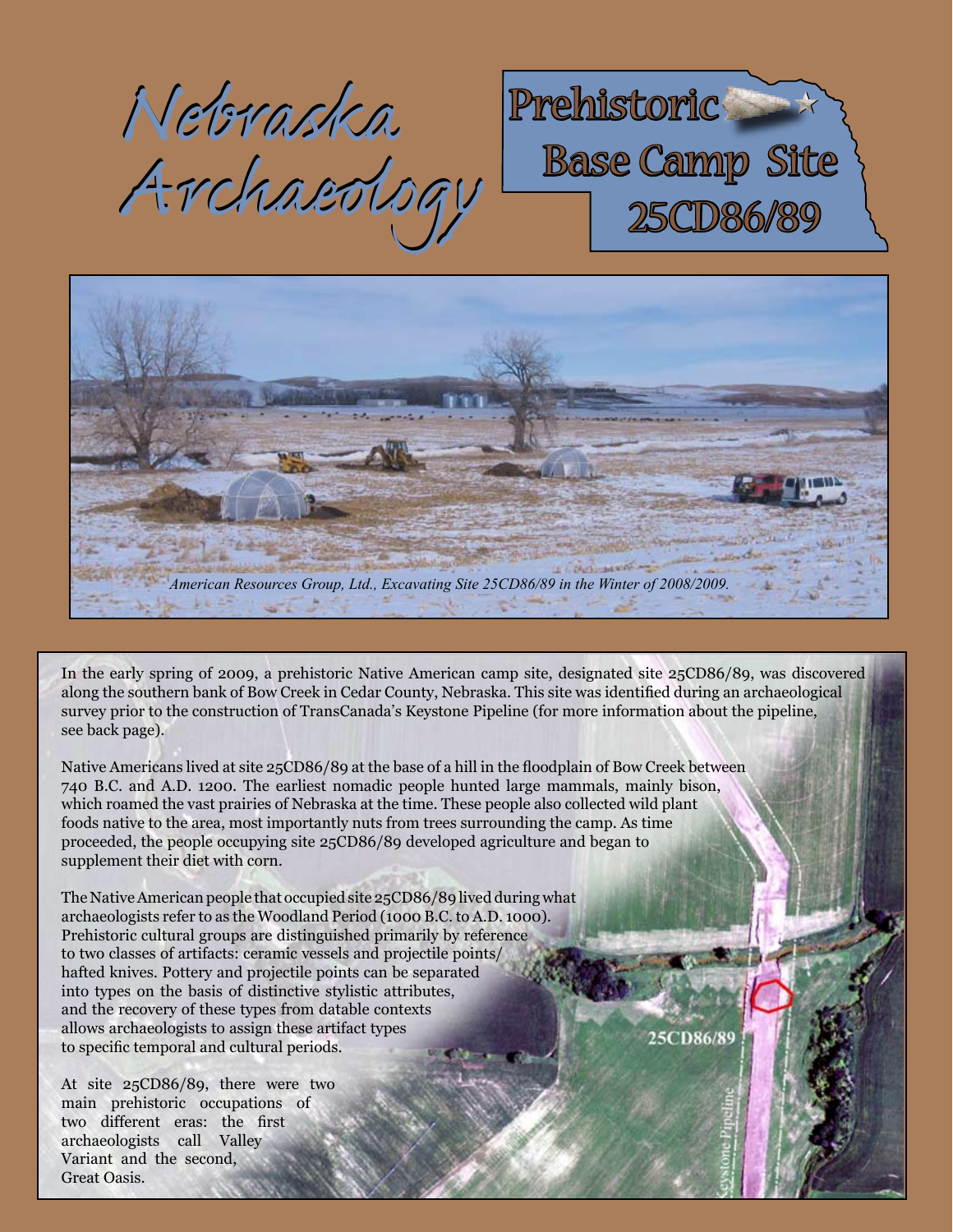## *740 B.C. to 260 B.C. 740 B.C. to 260 B.C. A.D. 870 to A.D. 1200 A.D. 870 to A.D. 1200 Plains Woodland Plains Woodland Plains Village*



*V*

*V*

*a*

*a*

*l*

*l*

*l*

*l*

*e*

*e*

*y*

*y*

*V*

*V*

*a*

*a*

*r*

*r*

*i*

*i*

*a*

*a*

*n*

*n*

*t*

*t*

*Two stone drills, the top one is made of Knife River chert, the bottom is of Florence D chert.*

 $\mathcal{L}$ cm  $\boldsymbol{0}$ 

*Two Besant Points (A.D. 350– A.D. 550) made of Bijou Hills quartzite.*



*fragments.*

The earliest Native Americans occupying site 25CD86/89 lived there from 740 B.C. to 260 B.C. The pottery recovered from this early occupation has been identified by archaeologists as Valley Variant. Other Valley Variant camps are found throughout the east-central Plains and western prairies.

By looking at the stone tools people made and used at site 25CD86/89, it is apparent that the procurement and processing of meat and other animal products was a common activity. The presence

of projectile points/hafted knives, also known as arrowheads, indicates these people were hunting animals. Other chert tools, like blades, were used to process meat for consumption. The pottery vessel remains found at site 25CD86/89 also show that cooking took place at the camp. Finally, the presence of chipped-stone drills and scrapers, as well as bone awls, suggest that perishable items made from animal and plant materials were also being

made, such as animal hides for shelters and clothing and plant fibers for weaving baskets, matting, and clothing. These non-durable items decayed and disintegrated long ago.



*Valley Variant pottery - these are punctated, where the potter has pushed into the clay to make a divit or bump.*



The types of bone recovered during excavation indicate that the Valley Variant hunters at the site were focusing on "first-line" resources, with grassland species being the most common. Of the six animal species found in the archaeological record, large mammals—bison and deer were the most common. The presence of deer remains suggests that individuals from the site traveled about 20 miles north to the Missouri River region to hunt this woodland and wood-edge species. Although the only plant remains from this occupation was a single fragment of black walnut shell, the recovery of pitted stones and grinding stones suggests that their diet included hard nuts which required grinding and processing into meal.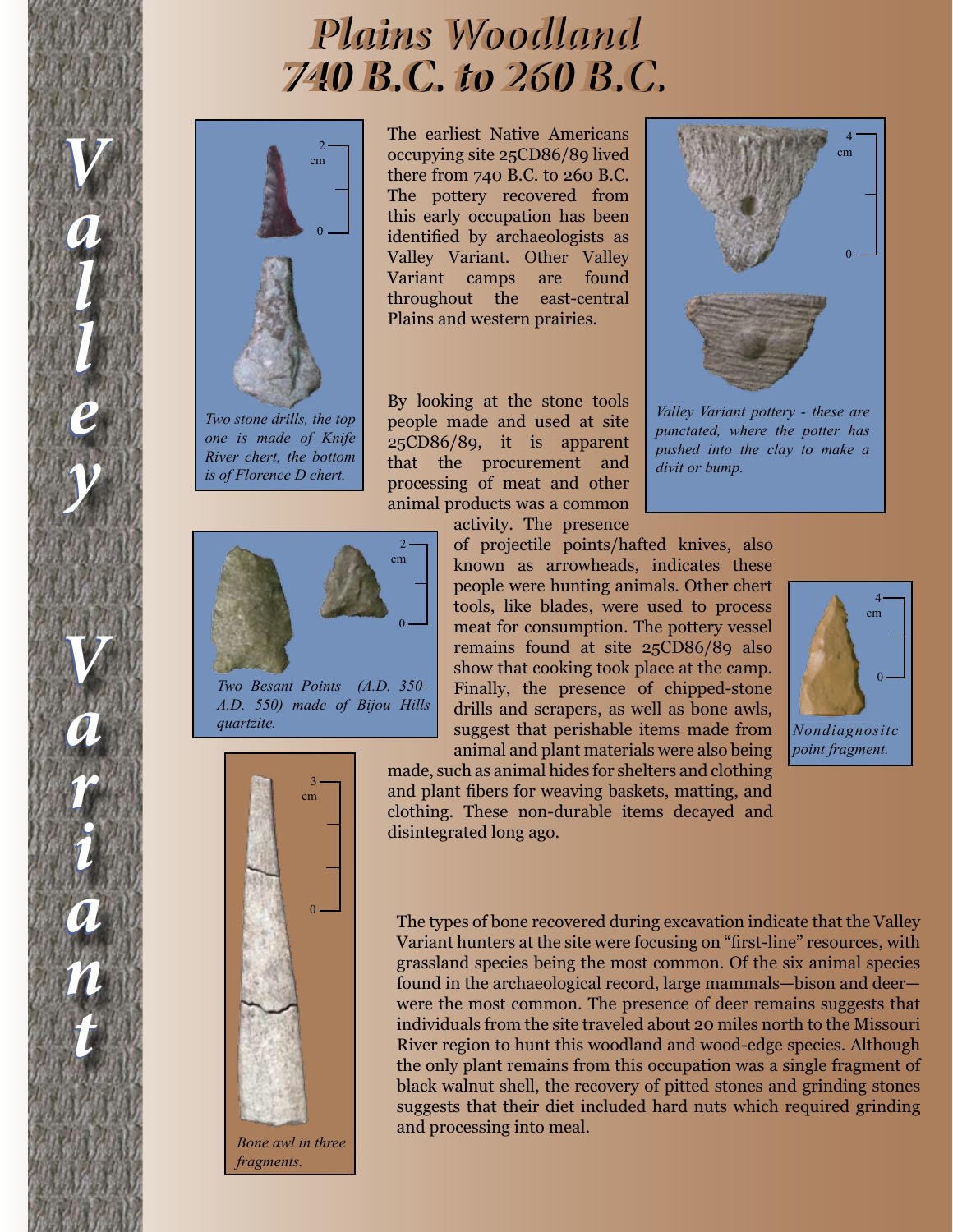## *A.D. 870 to A.D. 1200 A.D. 870 to A.D. 1200 Plains Village Plains Village*



*From left to right, these three stylistically diagnostic projectile points/hafted knives are a Sallisaw-like point (A.D. 1200–A.D. 1350) of Florence A chert that is highly fossiliferous and has been heat treated, a Besant point (A.D. 350–550) of unidentified chert, and a Okoboji-like Corner Notched point (A.D. 600–A.D. 1100) of Jasper chert that has been heat treated.*

From A.D. 870 to A.D. 1200, or approximately 1,130 years after the original occupation of site 25CD86/89, another group of prehistoric Native Americans lived there. This occupation is defined as Great Oasis by archaeologists, based on the similarity of pottery found at the Great Oasis Site of southwest Minnesota. Great Oasis people along the Missouri River began establishing small, semisedentary villages. These people are considered to be

the ancestors of the Middle Missouri Tradition people who, at a later time, lived in large fortified villages along the Missouri River.

The Great Oasis-type pottery recovered from site 25CD86/89 is very distinctive: it has thinner vessel walls than the earlier Valley Variant pottery and exhibits very fine incised line decorations on vessel rims.

The most common type of artifact found during this Great Oasis occupation of site 25CD86/89 is chert flakes. The presence of such a large amount of flakes means that stone tools were being produced and sharpened at the site. Some of these tools were made from materials that were traded or collected from distant sources, the most exotic being a piece of obsidian that originated from Idaho, about 1,230

miles to the west. A variety of projectile points indicate that bows and arrows were being used for hunting. During this occupation, the hunting of grassland species, particularly bison, was more prominent than the earlier occupation, and the use of plants at this time included domesticates, such as maize and sunflower. But like the earlier Valley Variant occupation, these people's diet also included nuts. Another similarity to the earlier occupation at the site was the recovery of chert knives, blades, and scrapers, along with a bone awl, which indicate that plant materials and animal remains were being processed into useful products and artifacts. Additionally, a groundstone celt was found suggesting that the



*This celt, made of schist, would have been hafted as illustrated to the right.*

Great Oasis people were also cutting down trees and using wood for the construction of shelters and the production of other wooden artifacts.



*Great Oasis pottery - Both sherds are Great Oasis High Rims - the top sherd is undecorated and from a very globluar vessel, while the bottom sherd is decorated with a trapezoid motif.*